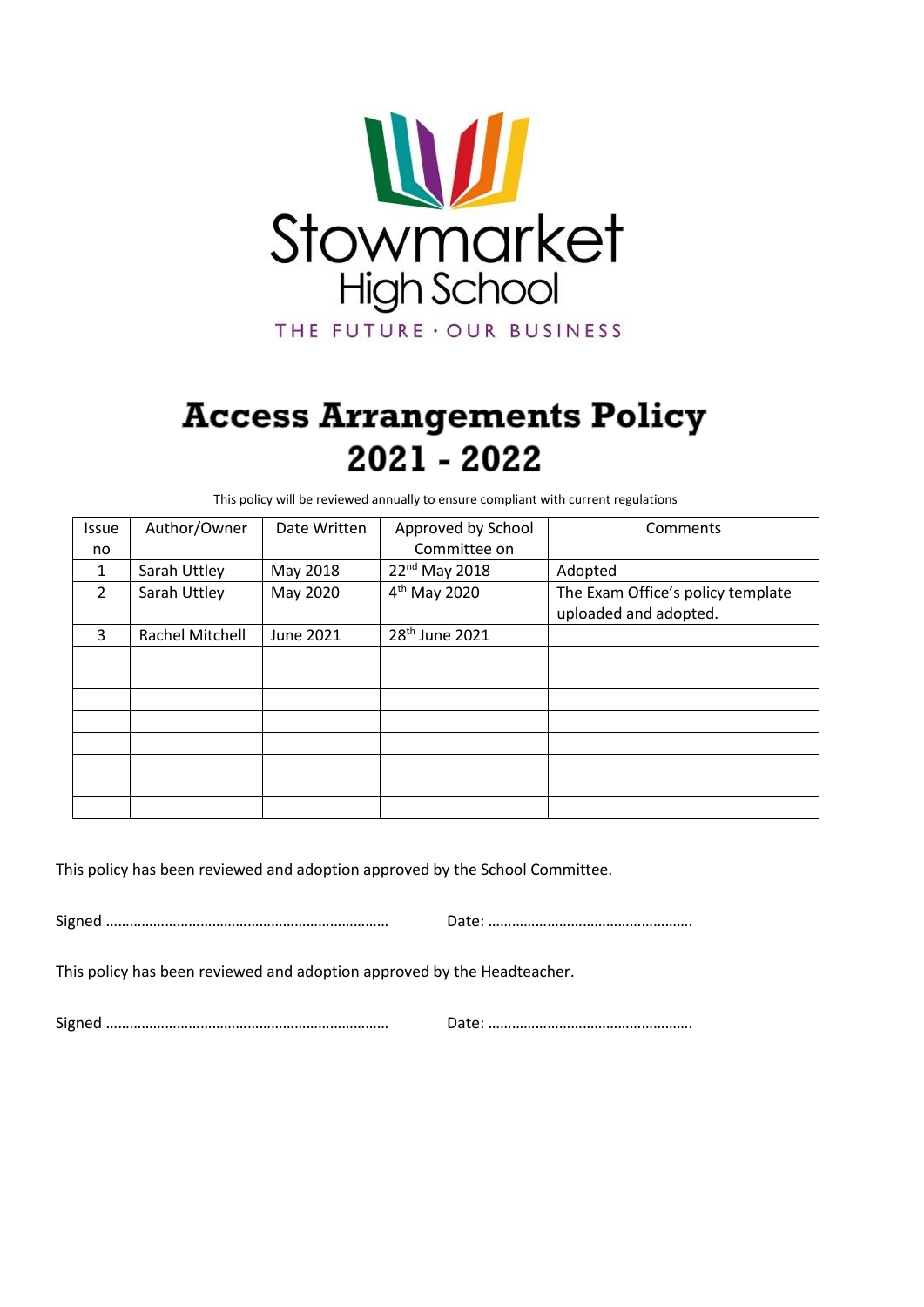# <span id="page-1-0"></span>**Key staff involved in the policy**

| Role                                  | Name(s)                                                                   |
|---------------------------------------|---------------------------------------------------------------------------|
| <b>SENCo</b>                          | <b>Rachel Mitchell</b>                                                    |
| SENCo line manager (Senior<br>Leader) | Dave Lee-Allen                                                            |
| Head of centre                        | Dave Lee-Allen                                                            |
| Assessor(s)                           | <b>May Mackay Morris</b><br>Rachel Mitchell (when qualification achieved) |
| Access arrangement<br>facilitator(s)  | <b>SEND Department</b>                                                    |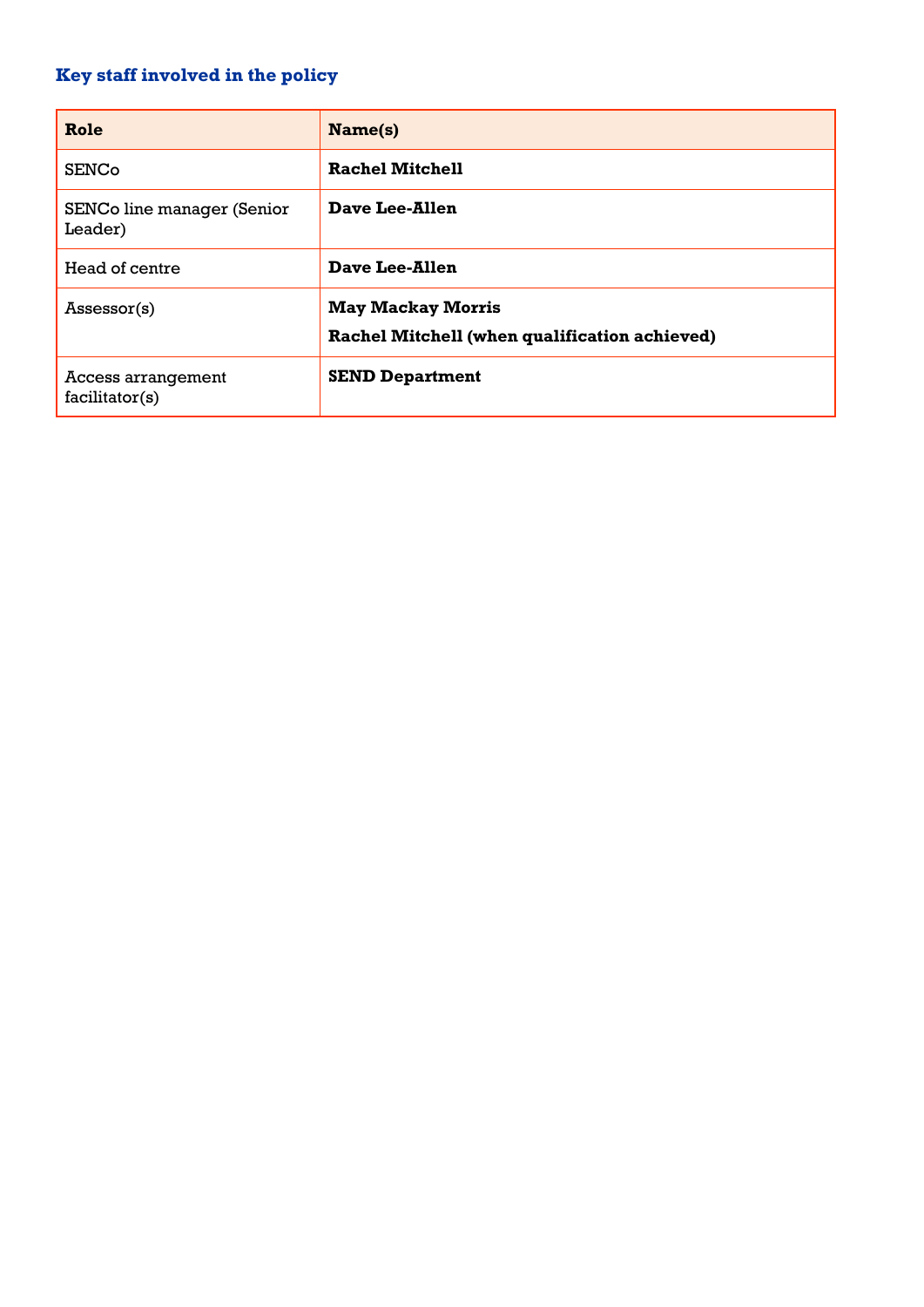# **Contents**

| Process for the assessment of a candidate's learning difficulties by an assessor 5      |  |  |  |
|-----------------------------------------------------------------------------------------|--|--|--|
| Painting a picture of need and gathering evidence to demonstrate normal way of working6 |  |  |  |
|                                                                                         |  |  |  |
|                                                                                         |  |  |  |
|                                                                                         |  |  |  |
|                                                                                         |  |  |  |
|                                                                                         |  |  |  |
|                                                                                         |  |  |  |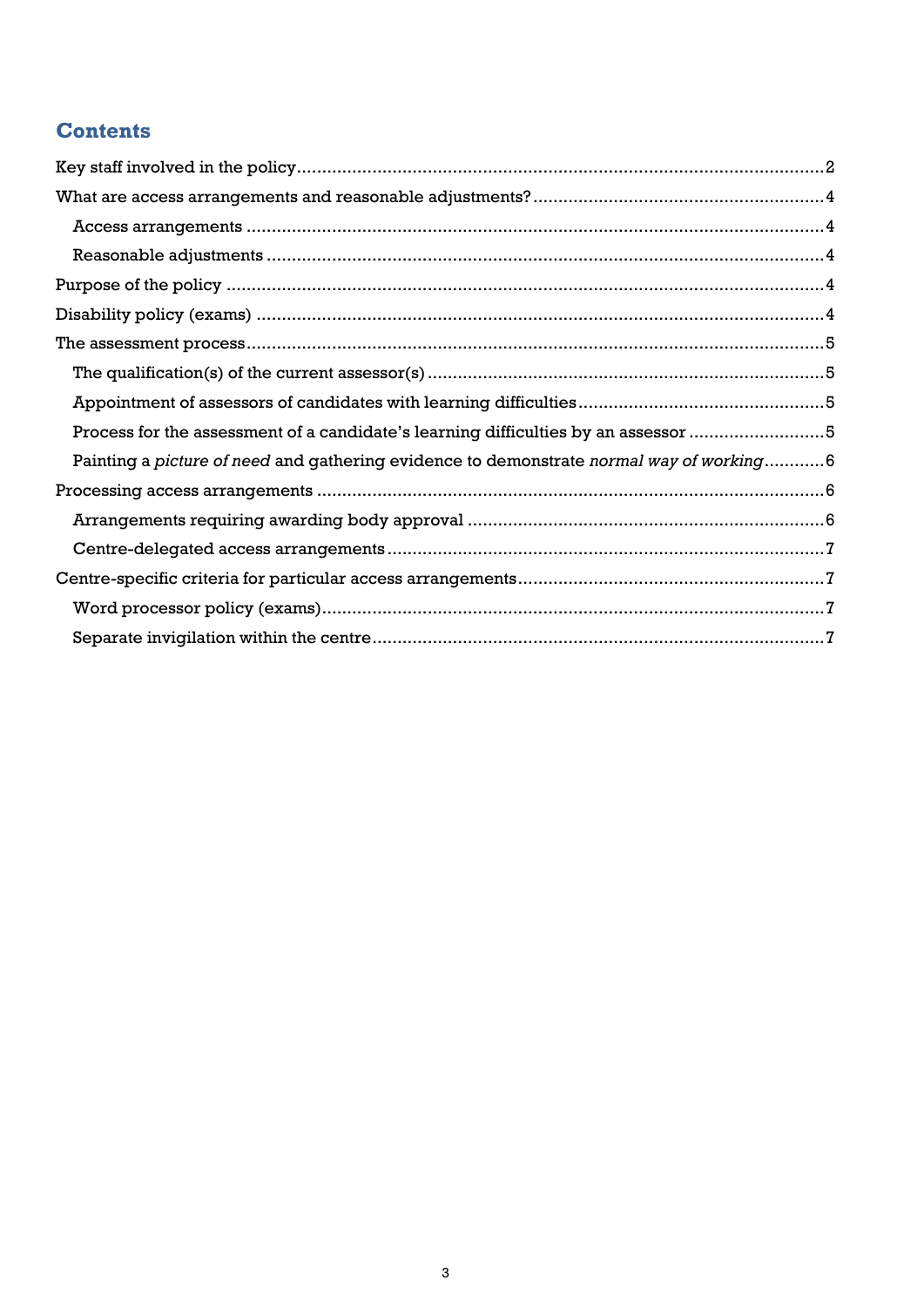#### <span id="page-3-0"></span>**What are access arrangements and reasonable adjustments?**

#### <span id="page-3-1"></span>**Access arrangements**

Access arrangements are agreed before an assessment. They allow candidates with specific needs, such as special educational needs, disabilities or temporary injuries to access the assessment and show what they know and can do without changing the demands of the assessment. The intention behind an access arrangement is to meet the particular needs of an individual candidate without affecting the integrity of the assessment. Access arrangements are the principal way in which awarding bodies comply with the duty under the Equality Act 2010\* to make 'reasonable adjustments'.

[**AA** Definitions, page 3]

#### <span id="page-3-2"></span>**Reasonable adjustments**

The Equality Act 2010\* requires an awarding body to make reasonable adjustments where a candidate, who is disabled within the meaning of the Equality Act 2010, would be at a substantial disadvantage in comparison to someone who is not disabled. The awarding body is required to take reasonable steps to overcome that disadvantage. An example would be a Braille paper which would be a reasonable adjustment for a vision impaired candidate who could read Braille. A reasonable adjustment may be unique to that individual and may not be included in the list of available access arrangements. Whether an adjustment will be considered reasonable will depend on a number of factors which will include, but are not limited to:

- the needs of the disabled candidate;
- the effectiveness of the adjustment;
- the cost of the adjustment; and
- the likely impact of the adjustment upon the candidate and other candidates.

An adjustment will not be approved if it:

- involves unreasonable costs to the awarding body;
- involves unreasonable timeframes; or
- affects the security and integrity of the assessment.

This is because the adjustment is not 'reasonable'. Access arrangements are the principal way in which awarding bodies comply with the duty under the Equality Act 2010\* to make 'reasonable adjustments'.

[\[AA](http://www.jcq.org.uk/exams-office/access-arrangements-and-special-consideration/regulations-and-guidance) Definitions, page 3]

# <span id="page-3-3"></span>**Purpose of the policy**

The purpose of this policy is to confirm that Stowmarket High School has a written record which clearly shows the centre is leading on the access arrangements process and is complying with 'its obligation to identify the need for, request and implement access arrangements'.

[JCQ General Regulations for Approved Centres, 5.5]

This publication is further referred to in this policy as  $GR$ 

This policy is maintained and held by the SENCo alongside the individual files/e-folders of each access arrangements candidate. Each file/e-folder contains detailed records of all the essential information that is required to be held according to the regulations.

The policy is annually reviewed to ensure that processes are carried out in accordance with the current edition of the JCQ publication Adjustments for candidates with disabilities and learning difficulties Access Arrangements and Reasonable Adjustments.

This publication is further referred to in this policy as  $\frac{A\overline{A}}{A}$ 

# <span id="page-3-4"></span>**Disability policy (exams)**

A large part of the access arrangements process is covered in the Equalities Policy (Exams) which covers staff roles and responsibilities in identifying the need for, requesting and implementing access arrangements and the conduct of exams.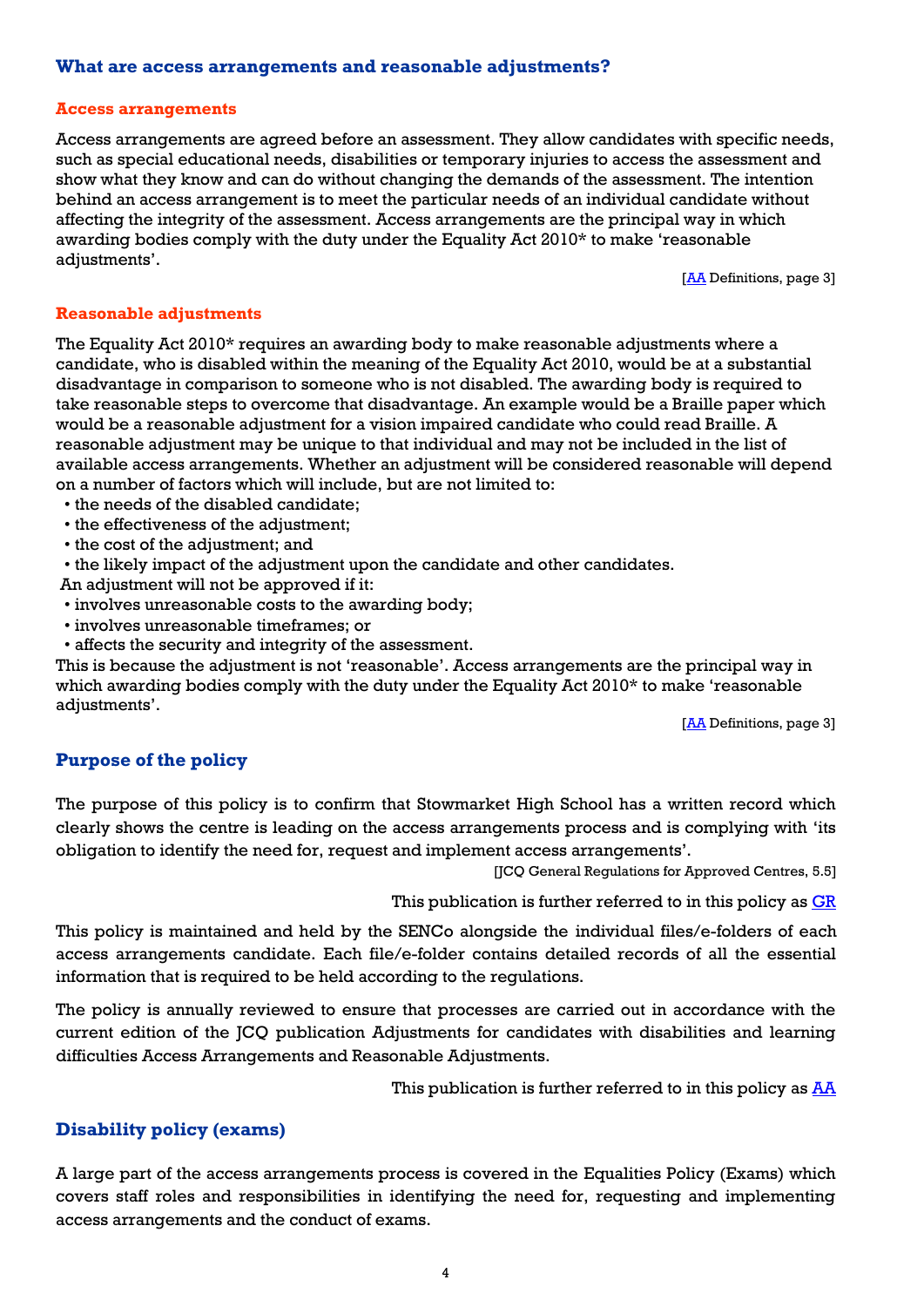The policy can be found in section 3 of the Exams policy folder, held by the Examinations Officer.

The Access arrangements policy further covers the assessment process and related issues in more detail.

# <span id="page-4-0"></span>**The assessment process**

Assessments are carried out by an assessor(s) appointed by the head of centre. The assessor(s) is (are) appropriately qualified as required by  $\text{ICO}$  requiations in [AA](http://www.jcq.org.uk/exams-office/access-arrangements-and-special-consideration/regulations-and-guidance) 7.3.

### <span id="page-4-1"></span>**The qualification(s) of the current assessor(s)**

Stowmarket High School currently commissions a specialist assessor to carry out exam access arrangements. The specialist assessor is a qualified Exam Access Assessor (Level 7 CPT3A) and British Psychology Society (BPS) recognised tester (RQTU). An internal assessor will be in place by end of school year 21/22; this assessor will be Include-ed accredited.

#### <span id="page-4-2"></span>**Appointment of assessors of candidates with learning difficulties**

At the point an assessor is engaged/employed in the centre, evidence of the assessor's qualification is obtained and checked against the current requirements in  $\overline{AA}$ . This process is carried out prior to the assessor undertaking any assessment of a candidate.

#### **Checking the qualification(s) of the assessor(s)**

A written process is in place to complete qualification checks before assessors are appointed to work at Stowmarket High School.

Evidence of the assessor's qualification(s) is held on file by the SENCo and Exams Officer for inspection purposes and will be presented to the JCQ Centre Inspector when required.

Stowmarket High School ensures that candidates with a learning difficulty have been assessed appropriately by a qualified assessor as appointed by the SENCo.

#### **Reporting the appointment of the assessor(s)**

The assessors certificates are held in the Examinations Office for reference and the SENCo Office for reference and inspection.

#### <span id="page-4-3"></span>**Process for the assessment of a candidate's learning difficulties by an assessor**

Exam Access Assessment processes are administered with regard to the equality Act 2010 regulations and SEN code of Practice (2014).

The school makes every attempt to identify students needing exam access as early as possible for new students. Where applicable Form 8's are collected from feeder schools and as evidence for history of need.

Teachers and the SENCo identify students needing exam access through:

- Screening tests (Lucid)
- SATs Results
- Candidates self reported difficulties
- Information from feeder schools
- Termly assessments and tracking information.
- Information collected in EHCP, EP reports or other documents.
- Parents and pastoral support teachers are also encouraged to identify any student who they feel has learning or other difficulties.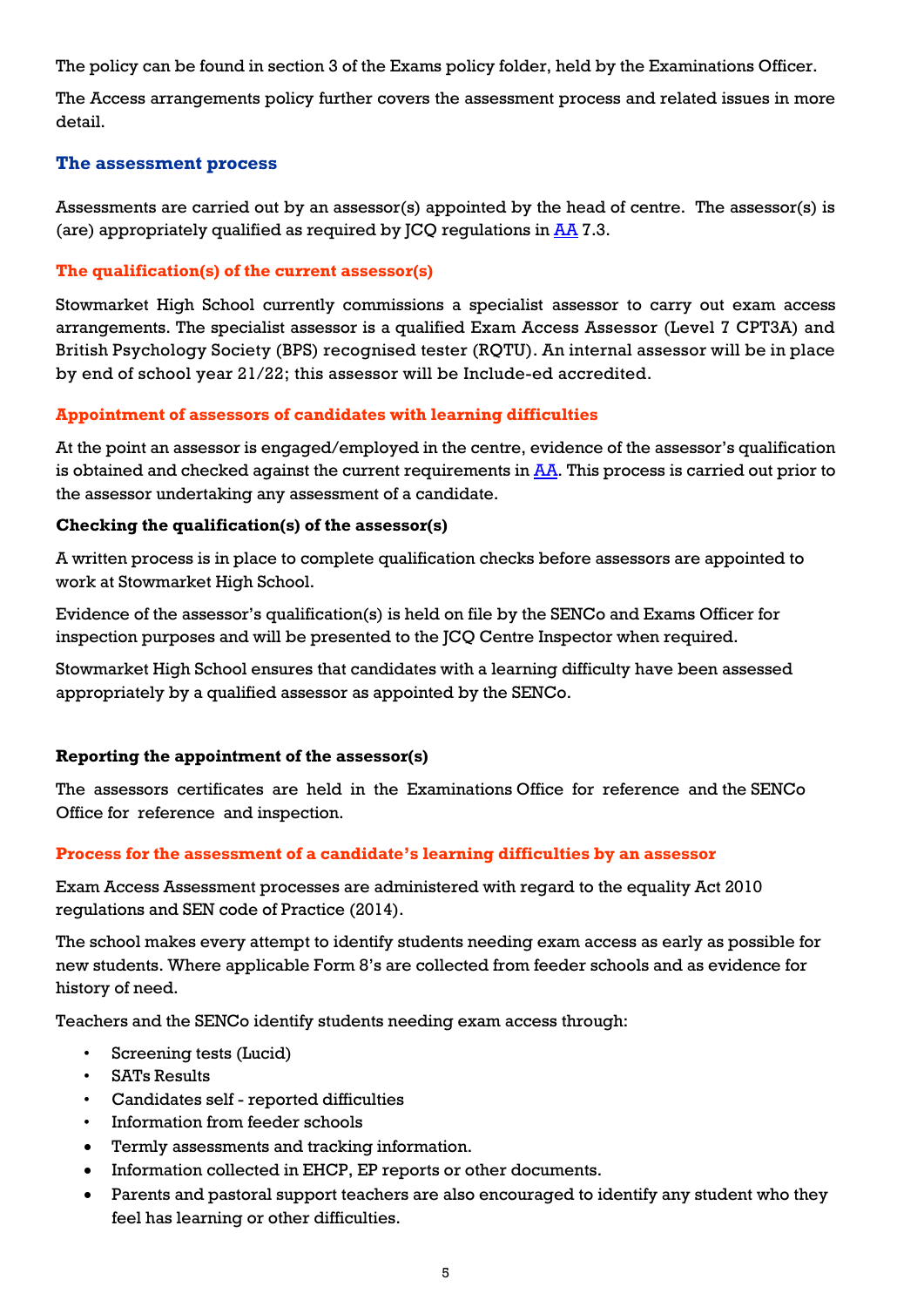The SEND Register is also used to help to identify potential needs and parental concerns are passed to the SENCo for review.

# <span id="page-5-0"></span>**Painting a** *picture of need* **and gathering evidence to demonstrate** *normal way of working*

On admission students with an EHCP (Educational Healthcare Plan) are allocated appropriate inclass support by the SENCo. All students in Year 7 are screened with Lucid Exact to identify need. In year transfer students will also be tested on arrival. Where a candidate has learning difficulties and is not subject to a current *Education, Health and Care Plan* the SENCo will paint a picture of need and demonstrate candidate's normal way of working and complete Part 1 of Form 8 prior to the candidate being assessed.

Access Arrangements assessments will be completed by the end of the Summer Half Term 2020 and approved by Exam Boards before the start of Year 10. (When making an application the school utilises all previous years' testing as evidence of the student's difficulties as well as being able to demonstrate the normal way of working within the classroom and during test situations, which is a JCQ requirement. Any application we make requesting Access Arrangements needs to include school-based evidence of need.) Students with approved applications for access arrangements will have these arrangements in class tests, mock exams and assessments. Details of measures provided in 'pre' exams and assessments are documented by the use access arrangement dispensation logs sheets collected by the Exams Officer and maintained by the Learning Support Department.

Once students have been identified, their class teachers are asked to complete a form detailing any arrangements that they need to make to ensure progress in the classroom or to allow them to succeed in school tests. These are then collated and if it is possible to build a picture of need, the student is tested to see whether we can evidence that need.

In exceptional circumstances, the student may need to be assessed in Year 10 or Year 11 however this is at the discretion of the SENCo and only if there is history of need and evidence of normal way of working throughout Key Stage 4.

# <span id="page-5-1"></span>**Processing access arrangements**

# <span id="page-5-2"></span>**Arrangements requiring awarding body approval**

**Access arrangements online** (AAO) is a tool provided by JCQ member awarding bodies for centres to apply for required access arrangement approval for the qualifications listed on page 2 of  $\frac{A\overline{A}}{A}$ . This tool also provides the facility to order modified papers for those qualifications listed on page 74.

AAO is accessed within the JCQ Centre Admin Portal (CAP) by logging in to one of the awarding body secure extranet sites. A single application is required for each candidate regardless of the awarding body used.

In line with JCQ regulations the SENCo makes the online applications by the published deadline of the 21st February 2020.

The SENCo keeps a record of the printed online application, letters from awarding bodies, Form 8's, a copy a data protection form, assessments and any additional forms or documents for inspection. The files for inspection are located in the learning support room.

Students are informed verbally of the outcome of their exam access assessment. Parents are informed by letter. Teachers are informed via email update. All Access Arrangements are logged on Pupil Passports.

A record of a candidate's access arrangements is maintained and held electronically by the